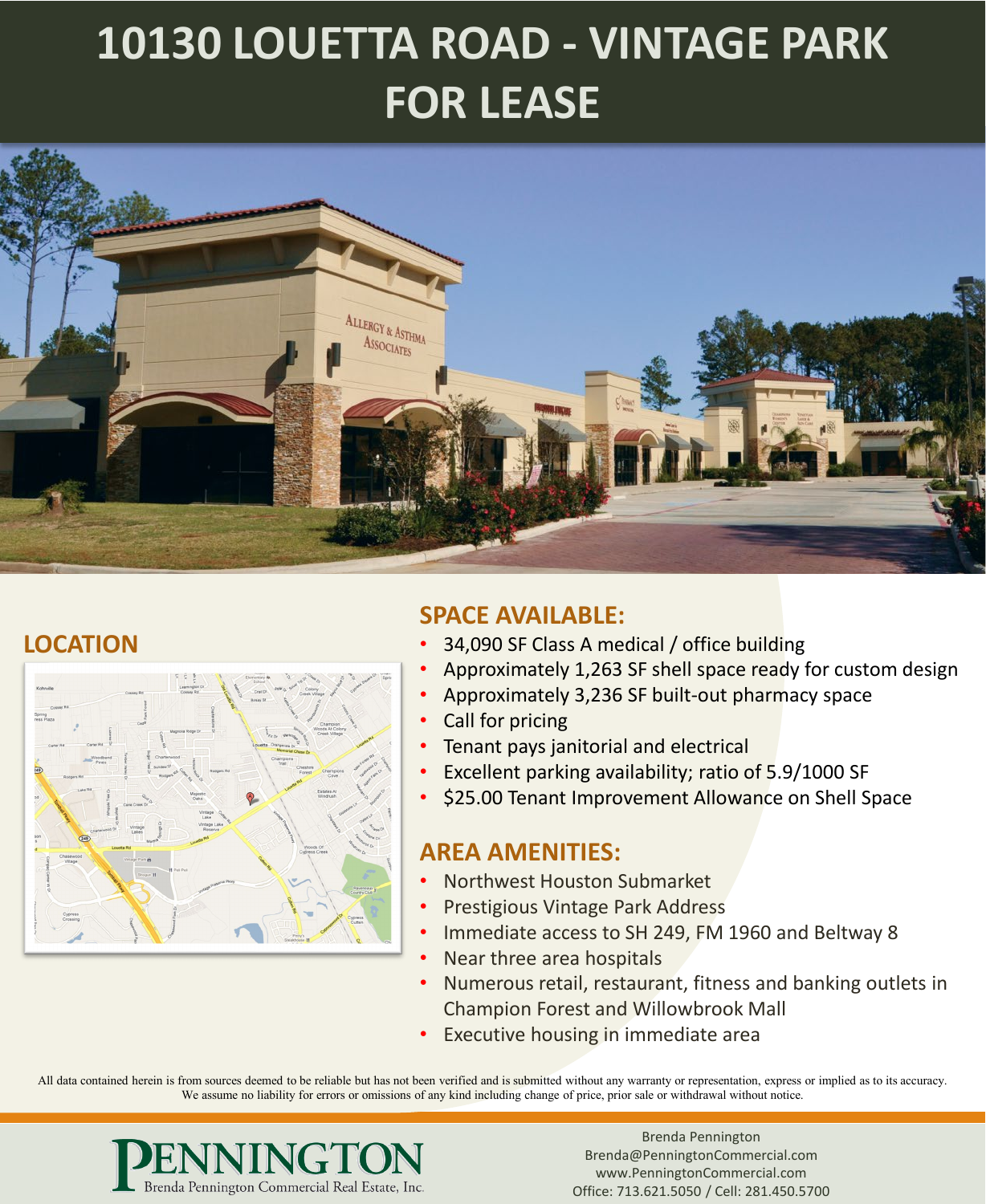**1,263 SF Slab Condition**



All data contained herein is from sources deemed to be reliable but has not been verified and is submitted without any warranty or representation, express or implied as to its accuracy. We assume no liability for errors or omissions of any kind including change of price, prior sale or withdrawal without notice.

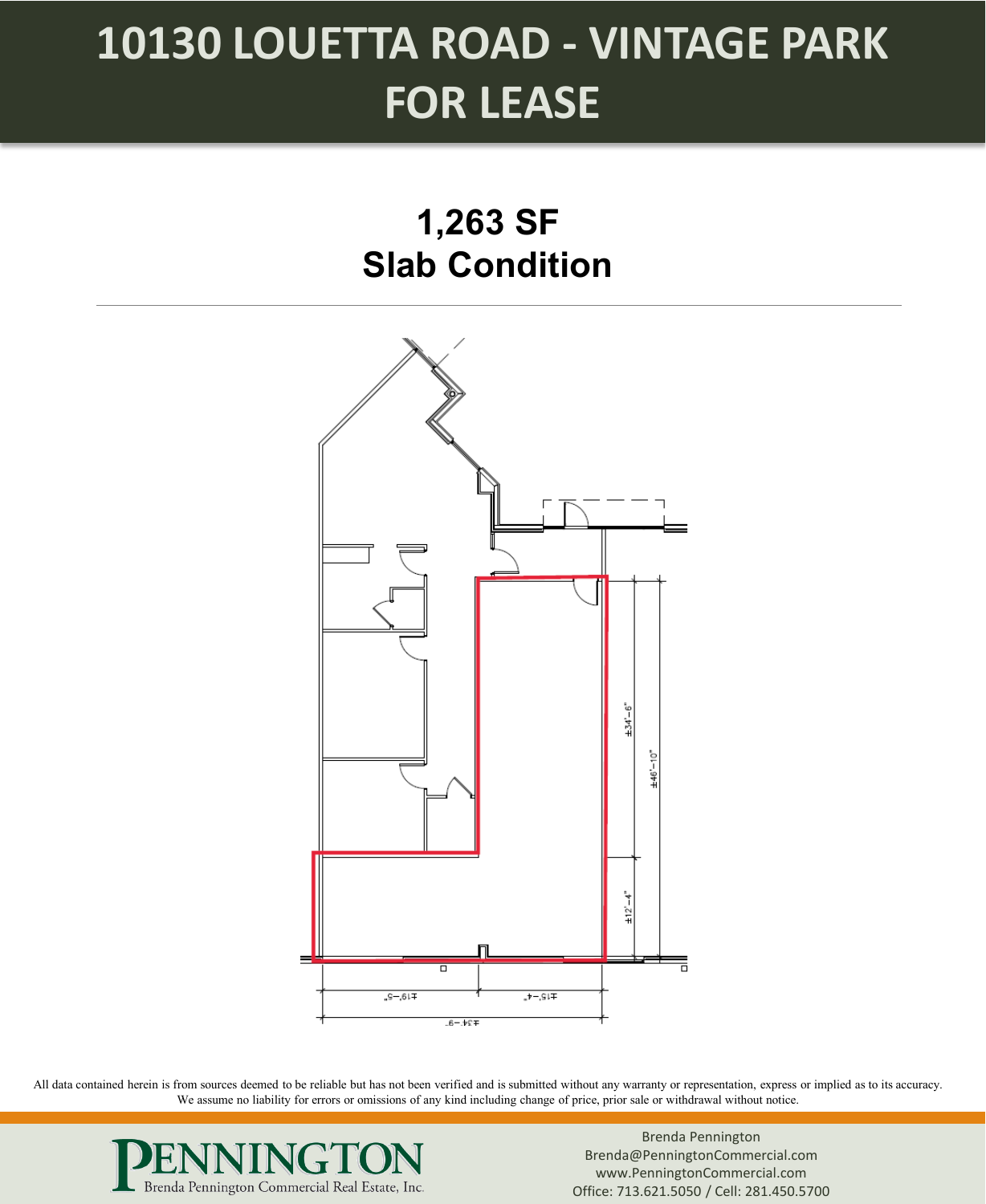**3,236 SF Built-out Pharmacy Space**



All data contained herein is from sources deemed to be reliable but has not been verified and is submitted without any warranty or representation, express or implied as to its accuracy. We assume no liability for errors or omissions of any kind including change of price, prior sale or withdrawal without notice.

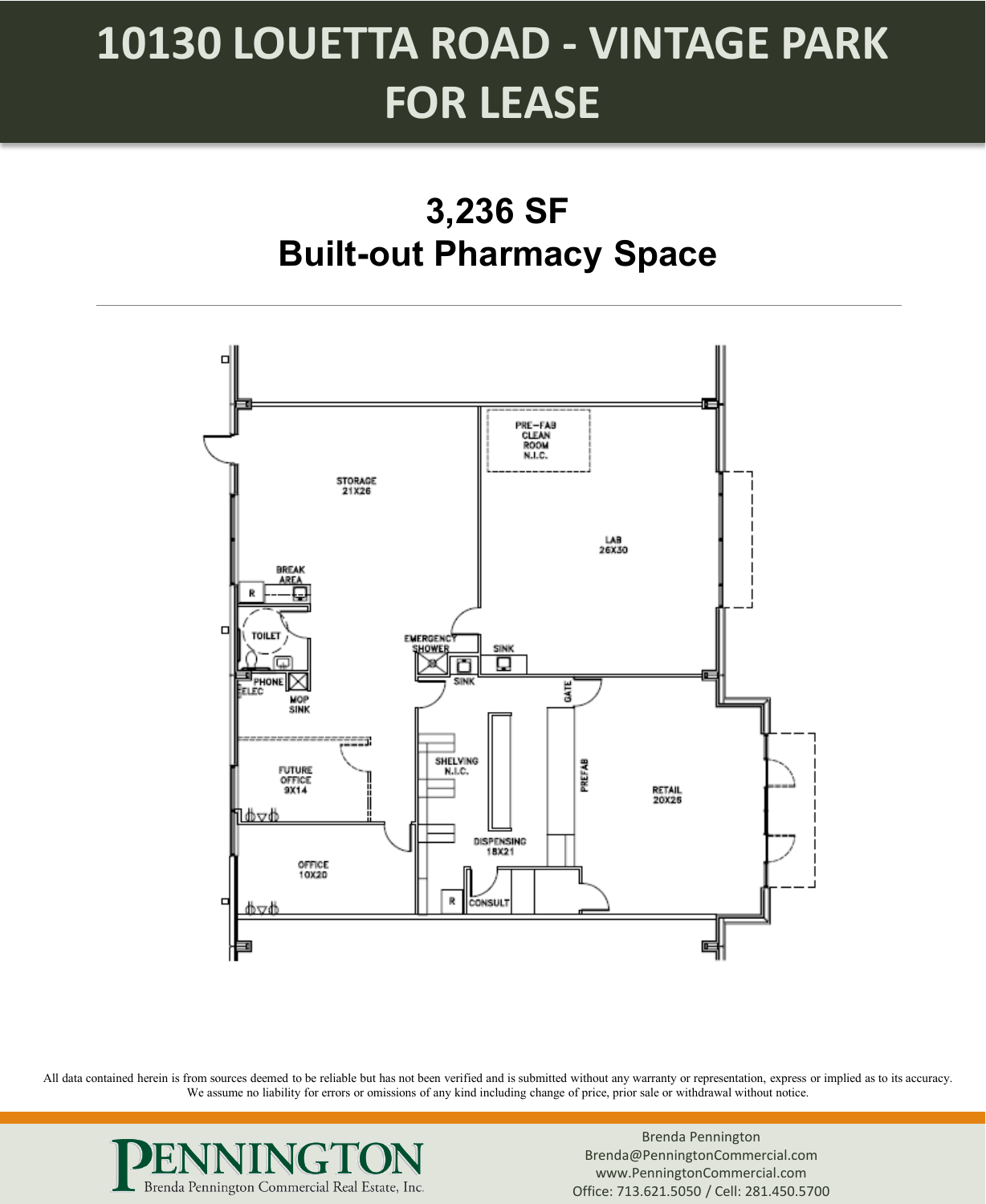#### **BLOCK PLAN**



All data contained herein is from sources deemed to be reliable but has not been verified and is submitted without any warranty or representation, express or implied as to its accuracy. We assume no liability for errors or omissions of any kind including change of price, prior sale or withdrawal without notice.

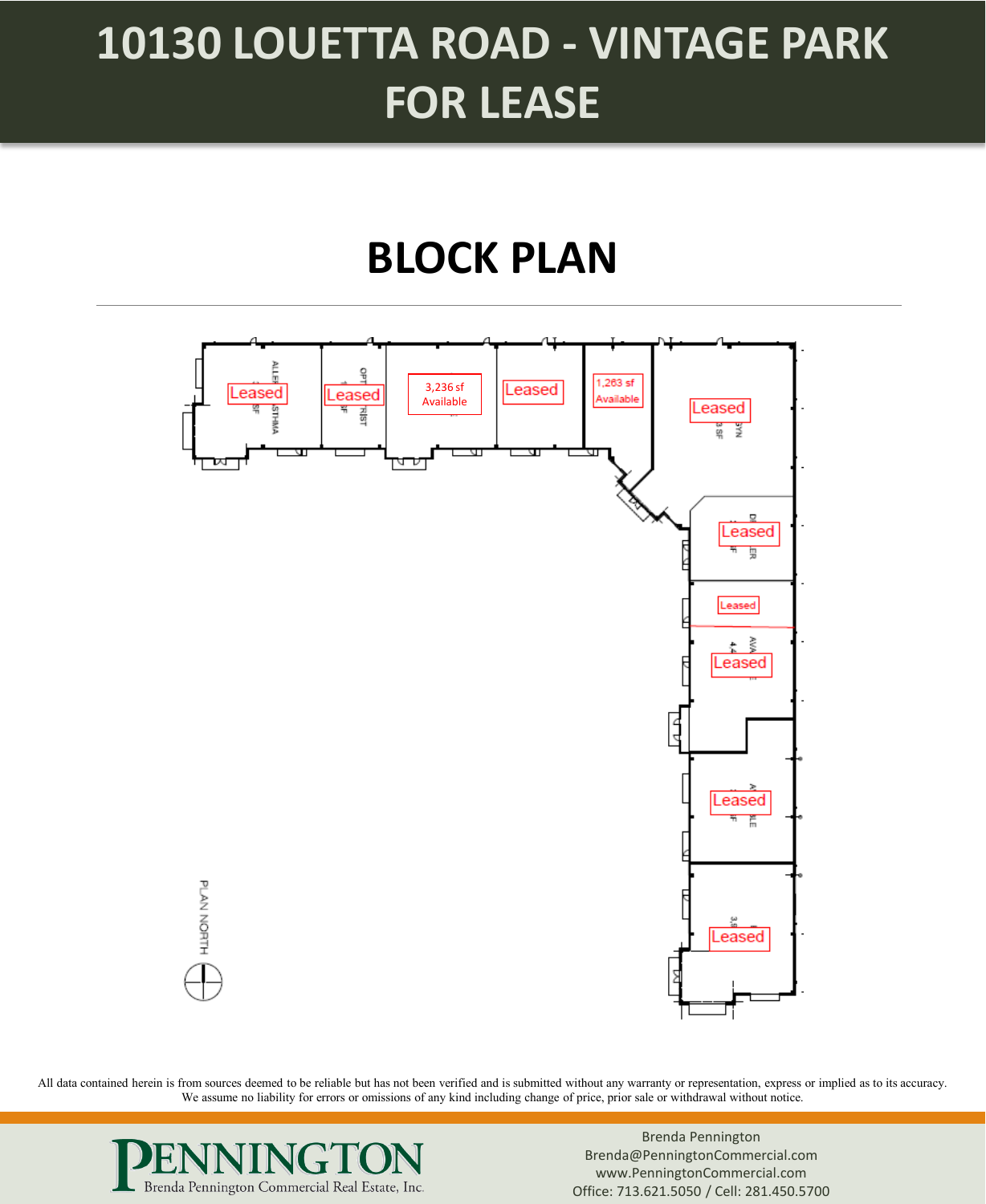#### **SITE PLAN**



All data contained herein is from sources deemed to be reliable but has not been verified and is submitted without any warranty or representation, express or implied as to its accuracy. We assume no liability for errors or omissions of any kind including change of price, prior sale or withdrawal without notice.